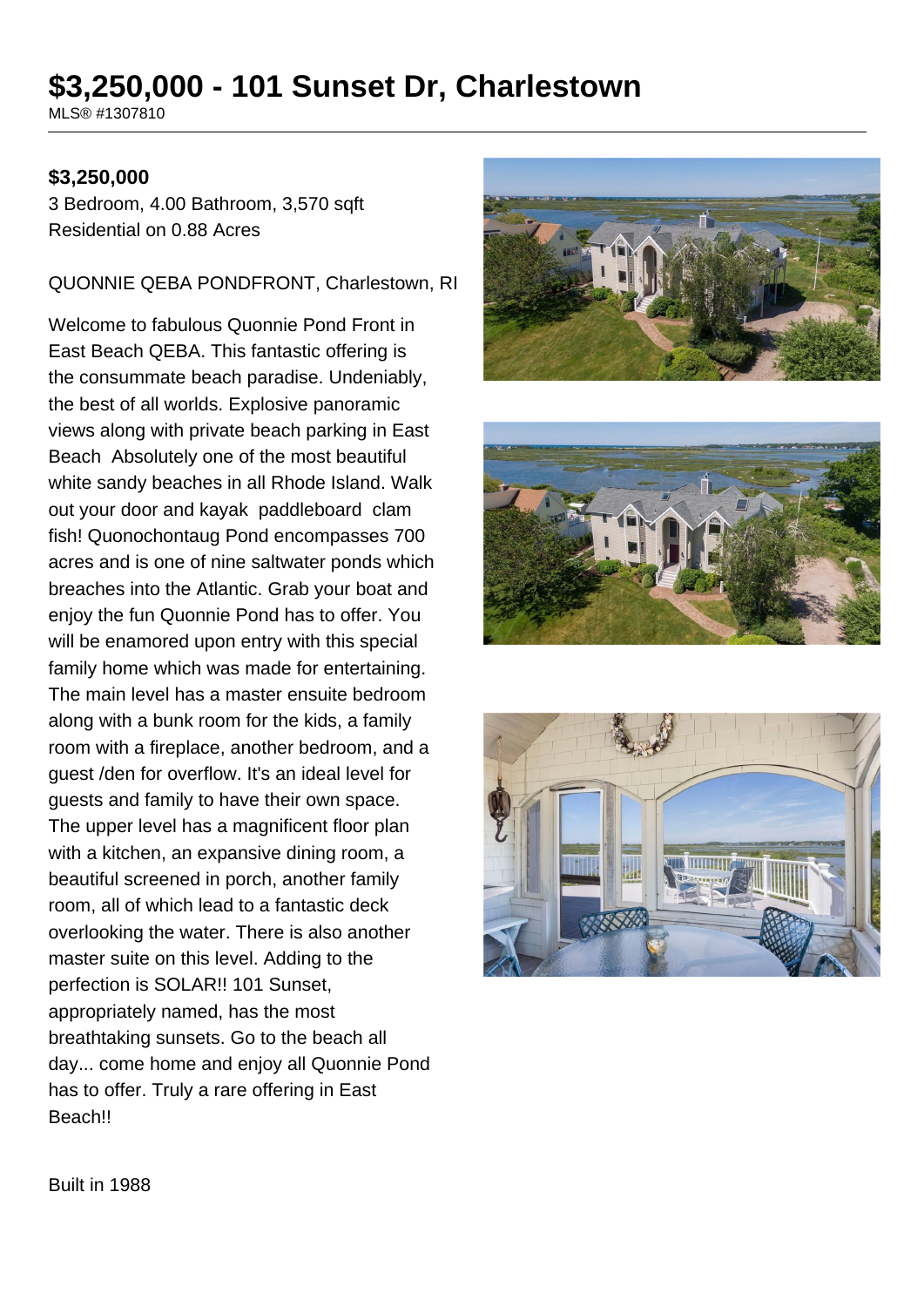## **Essential Information**

| $MLS@$ #              | 1307810                        |
|-----------------------|--------------------------------|
| Price                 | \$3,250,000                    |
| <b>Bedrooms</b>       | 3                              |
| Bathrooms             | 4.00                           |
| <b>Full Baths</b>     | 3                              |
| <b>Half Baths</b>     | 1                              |
| Square Footage        | 3,570                          |
| <b>Square Footage</b> | 38333.00                       |
| Acres                 | 0.88                           |
| <b>Year Built</b>     | 1988                           |
| <b>Type</b>           | Residential                    |
| Sub-Type              | <b>Single Family Residence</b> |
| <b>Style</b>          | Colonial, Contemporary         |
| Status                | Active                         |

## **Community Information**

| Address      | 101 Sunset Dr                 |
|--------------|-------------------------------|
| Subdivision  | <b>QUONNIE QEBA PONDFRONT</b> |
| City         | Charlestown                   |
| County       | Washington                    |
| <b>State</b> | RI                            |
| Zip Code     | 02813                         |

### **Amenities**

| <b>Features</b>       | Waterfront       |
|-----------------------|------------------|
| <b>Parking Spaces</b> | 11               |
| Parking               | <b>Built In</b>  |
| # of Garages          | 1                |
| Garages               | <b>Built In</b>  |
| View                  | Saltwater, Water |
| <b>Is Waterfront</b>  | Yes              |

### **Interior**

| <b>Interior</b>          | Ceramic Tile, Hardwood                                                                            |  |
|--------------------------|---------------------------------------------------------------------------------------------------|--|
| <b>Interior Features</b> | Cable TV, Central Vacuum                                                                          |  |
| Appliances               | Dishwasher, Dryer, Microwave, Oven, Range, Refrigerator, Solar Hot<br>Water, Washer, Water Heater |  |
| Heating                  | Hot Water, Propane, Solar                                                                         |  |